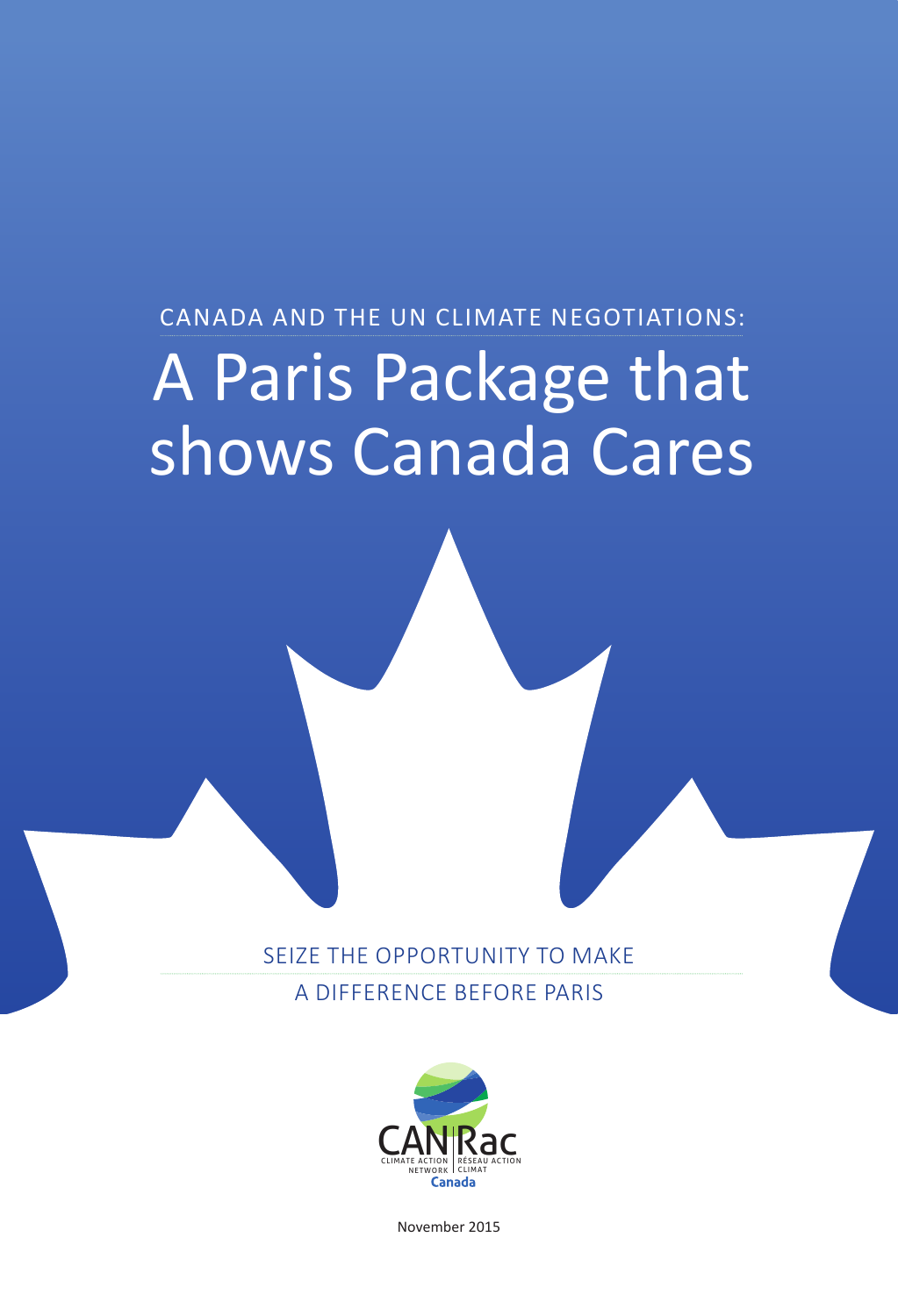### Canada has a lot of catching up to do.

Since 1992 when the United Nations Framework Convention on Climate Change (UNFCCC) was negotiated at the Earth Summit, our country has contributed less than its fair share to the work we all need to do to protect the climate. The result in 2015 is an economy over-reliant on fossil fuels and investing less than it could in the transition to a 100% renewable energy system to power our economy and to ensure a healthy quality of life.

From November 29th to December 11, 2015 in Paris governments are expected to finalize negotiations on a new agreement and package of implementation decisions under the UNFCCC<sup>1</sup> to limit global carbon pollution. Canada needs, however, to start making things right ahead of Paris starting at a meeting of ministers hosted by France and Peru November 8th to 10th and at the G-20 in Turkey November 15-16th. Canadians and media can use this document to compare Canada's performance at these early meetings and in Paris against metrics that have the best chance of keeping the climate system in balance.

Canada and the UN Climate Negotiations: A Paris Package that shows Canada Cares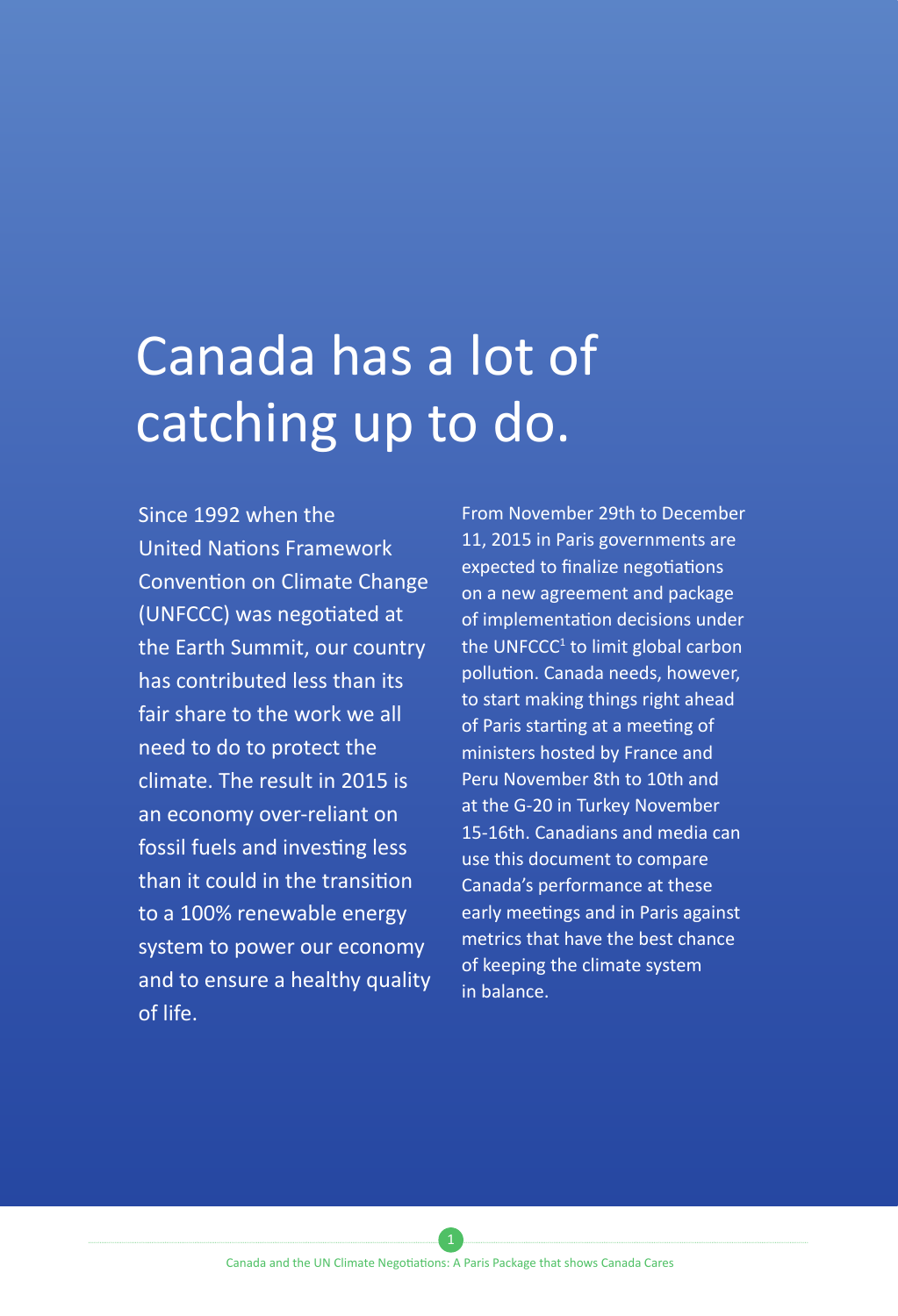There is a consensus among governments and climate scientists that keeping the climate system in balance requires that global warming stay well below an average of 2°C above pre-industrial levels. This level of warming, however, exceeds what is safe for the world's most vulnerable countries. These countries are calling for global warming of no more than an average of 1.5°C above pre-industrial levels to protect their dignity and well-being; a position endorsed by the more than 950 organizations working together to advance climate protection under the auspices of Climate Action Network.

An analysis of the aggregate effects of governments pledges received by the UNFCCC by October 1, 2015 shows that 75% of the world's global carbon budget will have been consumed within 15 years (by 2030) AFTER taking account of emission reduction promises.

In its latest report, the Intergovernmental Panel on Climate Change (IPCC) assessed the global carbon budget implied by varying levels of global warming. To have a 66% chance of keeping temperature increases below 2°C requires world-wide cumulative emissions to not exceed 1,000 GtCO<sub>2</sub> (billion tonnes of CO<sub>2</sub>) between 2011 and 2050 $^{2,3}$ . An analysis of the aggregate effects of governments pledges received by the UNFCCC by October 1, 2015 shows that 75%

of the world's global carbon budget will have been consumed within 15 years (by 2030) AFTER taking account of emission reduction promises. The UNFCCC Secretariat concludes that "global aggregate emission levels in 2025 and 2030 resulting from the INDCs (Intended Nationally Determined Contributions) do not fall within 2°C scenarios".<sup>4</sup> The Secretariat also notes that current INDC pledges do not "fall within leastcost 2°C scenarios". If the goal is to prevent 1.5°C warming and if we want to increase the probability of success (most people would not accept a 33% chance of failure in almost any decision-making scenario), then under current commitments the entire global carbon budget would be consumed much earlier.

Climate Action Tracker and the UNFCCC calculate that government INDC pledges commit the world to at least 2.7°C warming. Clearly, government contributions to the current climate negotiations fall well short of keeping the world from dangerous levels of global warming.<sup>5</sup>

The latest round of UNFCCC climate negotiations was launched in 2011 at the 17<sup>th</sup> Conference of the Parties meeting in Durban, South Africa. Governments agreed at that time to deliver a new and universal greenhouse gas reduction protocol, legal instrument or other outcome with legal force under the Convention applicable to all Parties by 2015 for the period beyond 2020.<sup>6</sup>

The negotiation of a new agreement for the post-2020 period does not imply that government commitments for 2020 are to be abandoned. On the contrary, Parties with 2020 commitments are expected to live up to their pledges and to increase their pre-2020 ambition<sup>7</sup>. Accelerated ambition is required to get the world on track to peaking global greenhouse gas emissions and then setting a course for a rapid and steep decline. Delaying action to 2020 simply makes achieving our 2025 and 2030 goals more difficult to achieve.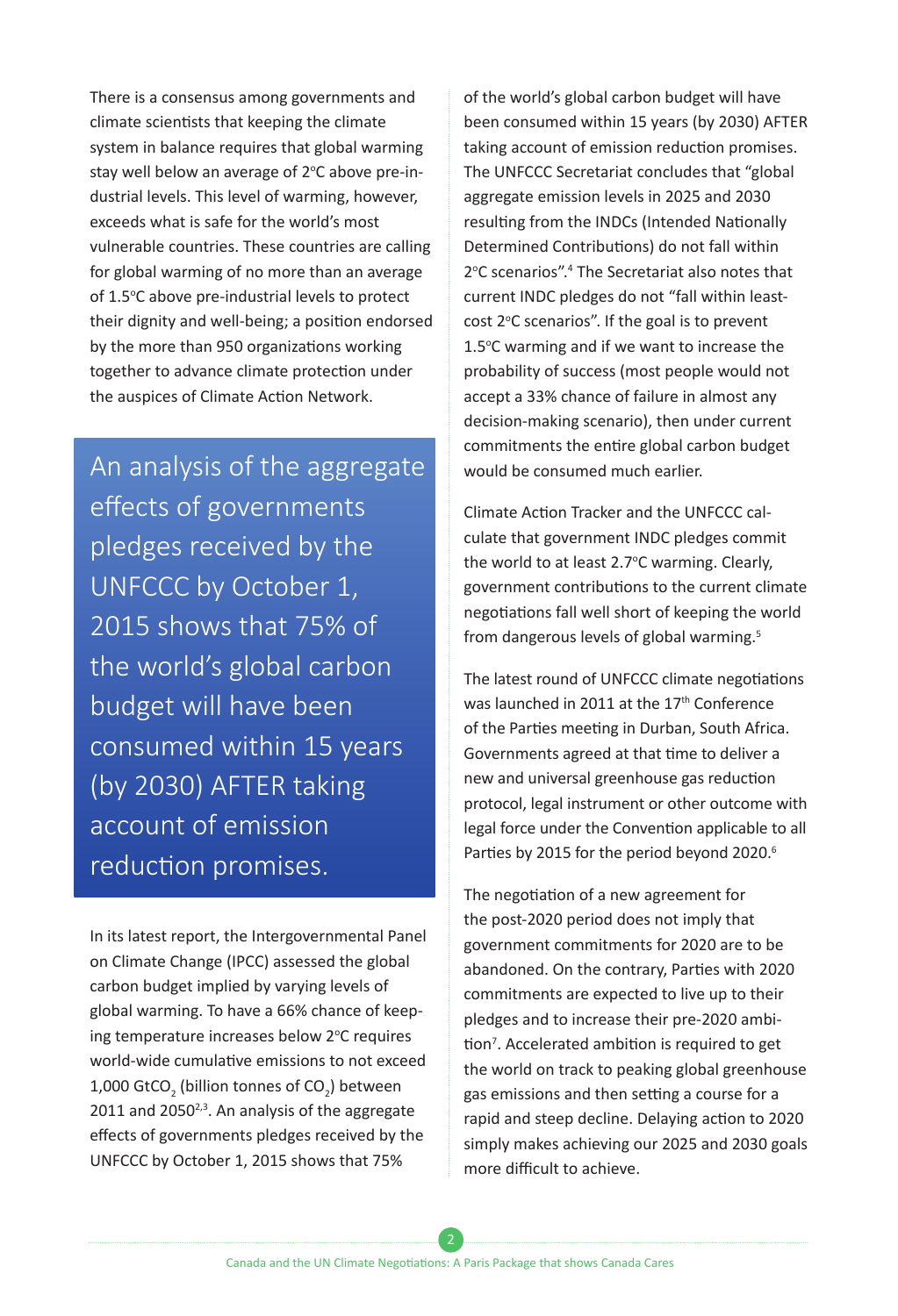#### CANADA RECOMMENDATION #1:

Strengthen efforts to meet our 2020 domestic target and enhance international investments to secure additional global reductions

Canada currently is on track to be at least 19% above 2005 levels by 2020 relative to its 2020 target of cutting greenhouse gas emissions by 17% below 2005 (even after including dubious contributions from land-based removals)<sup>8</sup>.

The federal government can significantly enhance Canada's international credibility on climate protection by committing to strengthen efforts to meet our 2020 domestic target and to enhance international investments that secure additional global reductions. International investment options include financial contributions to the UNFCCC Green Climate Fund and through bilateral support and cooperation agreements.

Establishing a federal/provincial process, starting with a meeting of First Ministers prior to the Paris meeting, or soon thereafter, would further signal Canada's seriousness in turning the page on a long history of inaction on the climate protection file. Coordination among federal, provincial/territorial, and municipal governments, as well as First Nations, Inuit and Metis communities is urgently needed if we are to succeed in the transition to a climate friendly energy system and quality of life.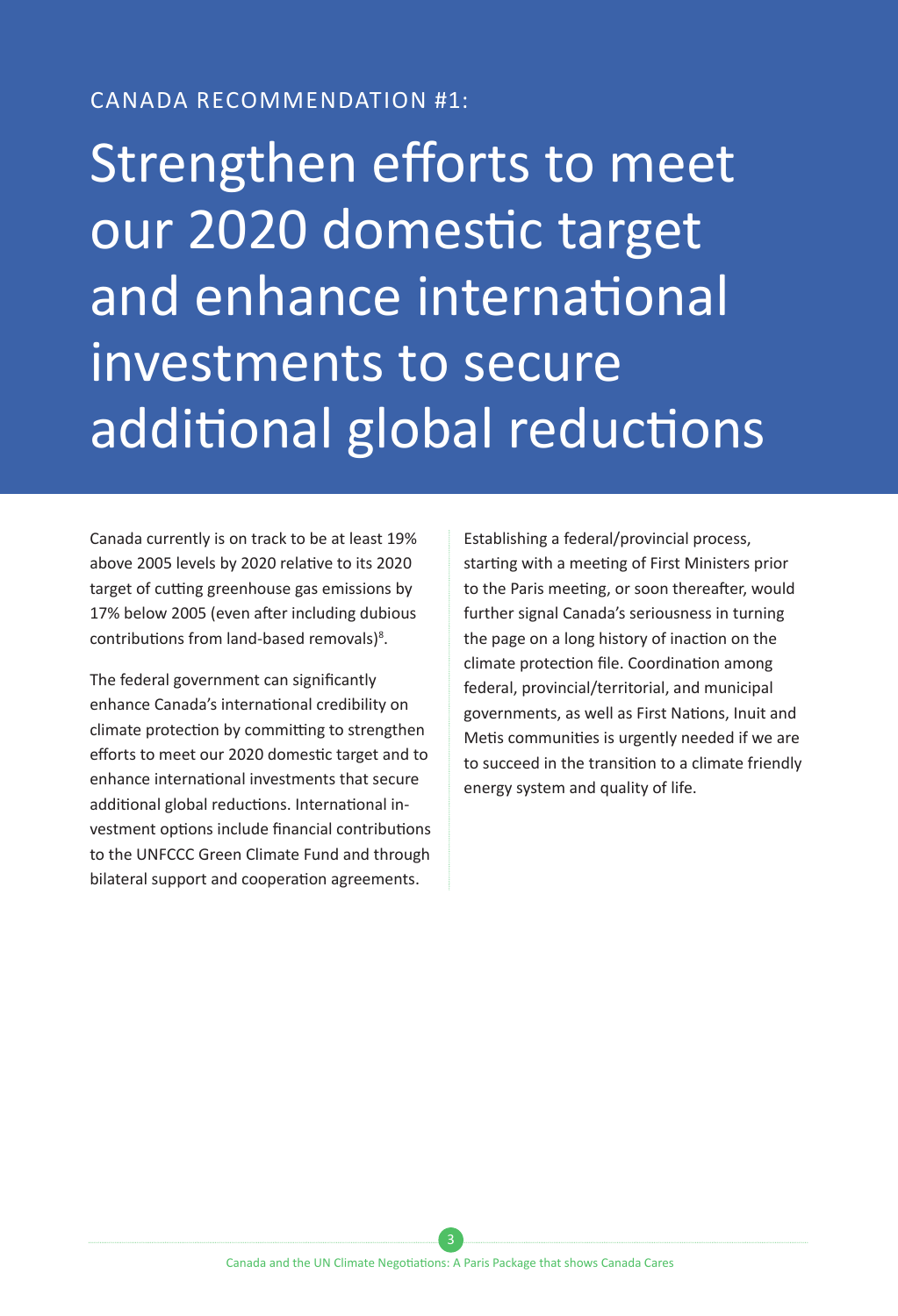### CANADA RECOMMENDATION #2:

# Strengthen Canada's INDC (Intended Nationally Determined Contribution) to the Paris negotiations

In spring 2015, Canada announced that it would commit to cutting greenhouse gas emissions 30% below 2005 levels by 2030 as its contribution to the UNFCCC climate negotiations. Canada's so-called Intended Nationally Determined Contribution (INDC)<sup>9</sup> failed to meet the test of best practice as recommended by the World Resources Institute<sup>10</sup> and was rated as inadequate by Climate Action Tracker $^{11}$ .

#### CANADA'S PROPOSED INDC GETS A POOR GRADE FOR FAILING TO:

- **• Set a greenhouse gas reduction target in line with its fair share or what's required to limit global warming to well below 2o C;**
- **• Include adaptation commitments;**
- **• Be transparent with respect to how Canada's target will be achieved; and**
- **• Establish a robust domestic process for setting our targets or development of domestic and implementation plans.**

A responsible target that would be consistent with Canada's capacity, our fair share, and what is a scientifically credible emissions level would commit the country to cutting national greenhouse gas emissions by at least 35% below 2005 levels by 2025. Canada's proposed target misses the market by 5 years and is weaker than required.

#### TO REACH A STANDARD THAT SHOWS THE WORLD THAT CANADA CARES, WE SHOULD COMMIT TO:

- 1. Take action in line with keeping global warming to an average of 1.5°C and an acknowledgement that limiting global warming to safe levels implies phasing out the use of fossil fuels and a transition to a renewable, decarbonized energy system by 2050.
	- a. Canada should develop a strategic national plan by 2020 to shift rapidly away from our high-carbon economic development model to a sustainable development model that ensures full decarbonization of the economy by 2050.
- 2. A 2025 target of at least 35% below 2005, a 50% reduction by 2030 and decarbonization by 2050. Canada's targets should be expressed as a carbon budget.
- 3. Enshrine Canada's greenhouse gas reduction targets in domestic law with implementation and enforcement responsibility clearly identified and assigned.
- 4. Establish a robust domestic process for developing a national climate protection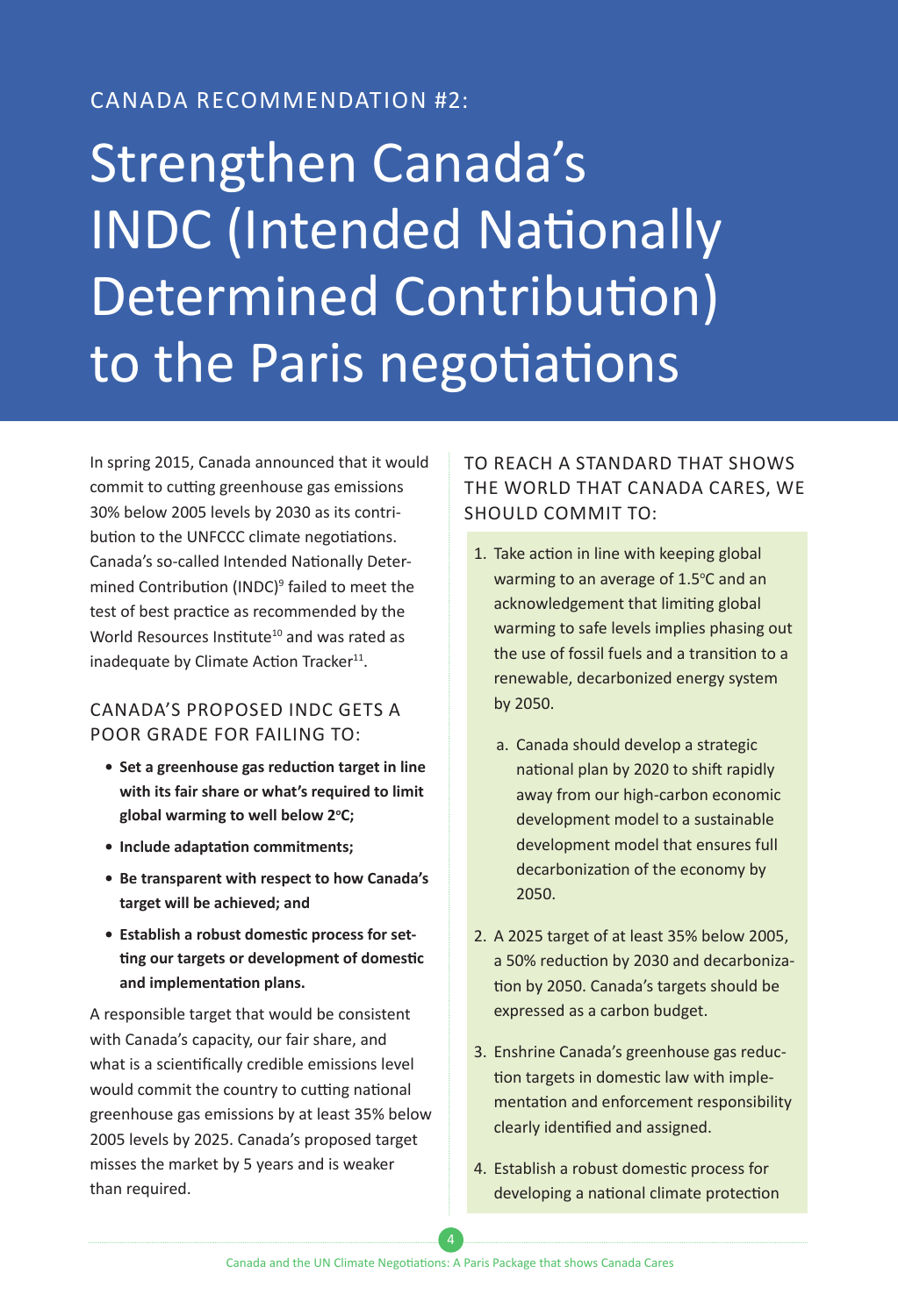implementation plan in 2016 that involves First Ministers (Prime Minister/Premiers), appropriate federal, provincial/territorial ministries, municipalities, and indigenous representatives. A national action plan must articulate clear timelines for implementation, including spelling out financial contributions and responsibilities for federal, provincial/territorial, and municipal governments.

- 5. Up to \$4 billion CDN in financial contributions by 2020 to international greenhouse gas reductions through contributions to initiatives like the Green Climate Fund and other bilateral arrangements. Half of these contributions should support mitigation projects and half should support adaptation projects.
- 6. Develop a national climate change adaptation plan and commit to requiring cumulative (including upstream and downstream impacts, as well as interactions with other relevant existing, planned and proposed projects) climate impact assessments for all infrastructure investments.
- 7. Transparency so that all assumptions underlying greenhouse gas emissions, projections and measures can be quantified, verified, and compared to other country commitments. Canada especially needs to be transparent with regard to its calculation of the sources and removals relating to the land sector.
- 8. Eliminate all subsidies to the fossil fuel sector beginning immediately and being completed no later than 2020.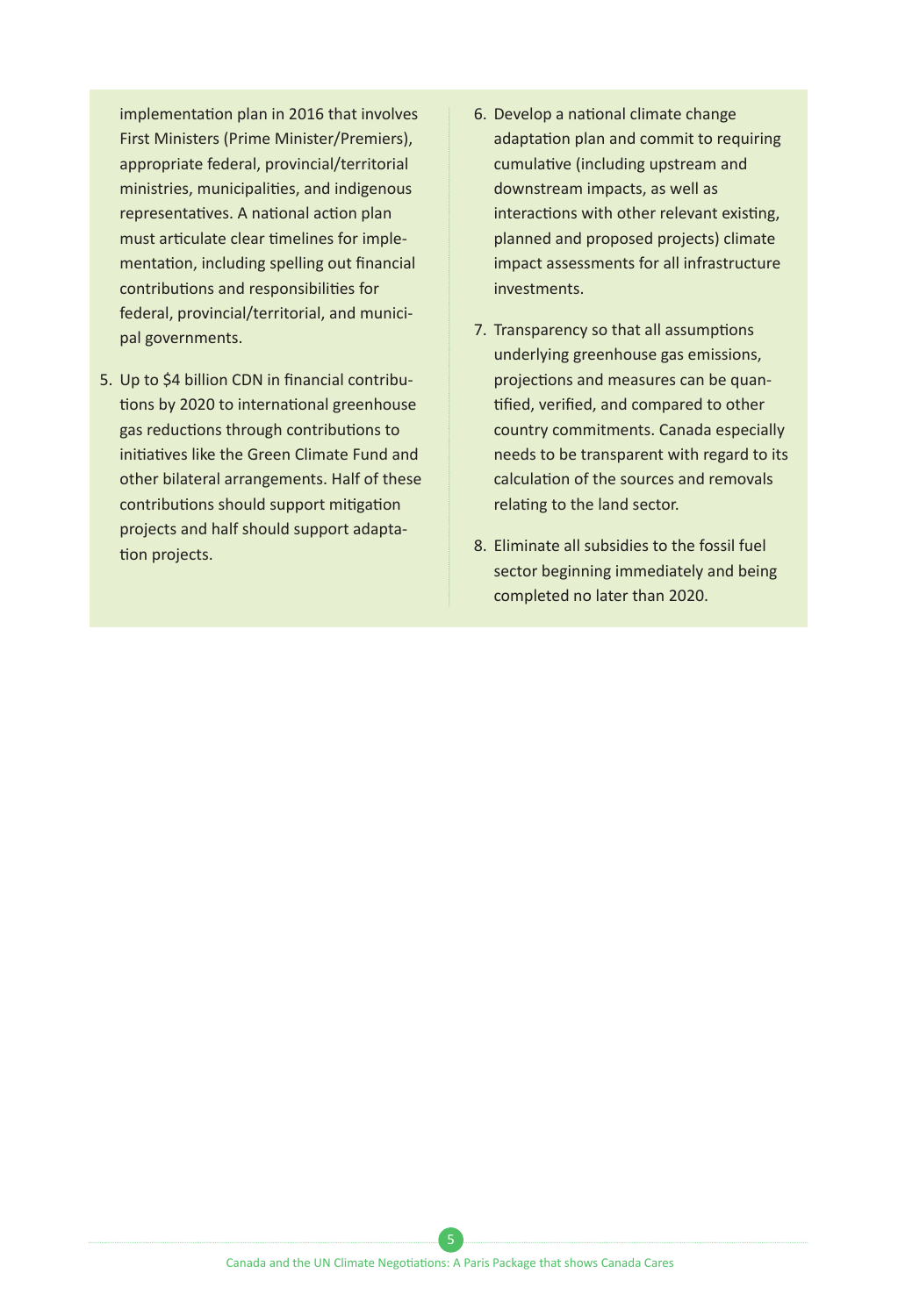#### CANADA RECOMMENDATION #3:

# Contribute to a Successful Outcome in Paris by Endorsing a robust Paris Package<sup>12</sup>

A commitment to best practice standard for Canada also requires pressing all governments to agree in Paris to:

- **• An internationally binding agreement that can be ratified and that establishes critical infrastructure, including:**
	- » A Long-Term Goal in line with keeping global warming to 1.5°C: the phase out of fossil fuel emissions and phase in of 100% renewable energy for all as early as possible, but no later than 2050.

The requirement to develop national strategic plans to decarbonize economies by 2050 that would be submitted to the UNFCCC by 2020 and be in line with Agenda 2030 sustainable development goals.

» A "Paris Ambition Mechanism" to facilitate the process of increasing ambition within the Paris Agreements.

> Current global commitments on offer for Paris to cut greenhouse gas pollution potentially commit the world to at least 3°C of warming. A short commitment period ensures the world avoids locking in low levels of ambition (agreement in 2015 for a 10 year commitment period locks down ambition until 2030).

It creates incentives for early action, encourages political responsiveness to falling prices of low-carbon technologies and other 'real world' events, and maintains political accountability because current governments more clearly responsible for achieving targets.<sup>13</sup>

» The Paris Ambition Mechanism rests on three pillars:

> Scientific adequacy assessments and an Equity Reference Framework embedded in the 5-year commitment periods, including:

- A no-backsliding principle.
- A progression clause that ensures countries increasingly upscale individual commitments on mitigation and finance in future cycles of commitments.
- ▶ Common five-year commitment periods for mitigation for all countries, as well as synchronized five-year cycles for provision of climate finance.
- Collective and individual adequacy assessments that include active civil society participation and are based on the most recent scientific assessments combined with a science-based equity reference framework.<sup>14</sup>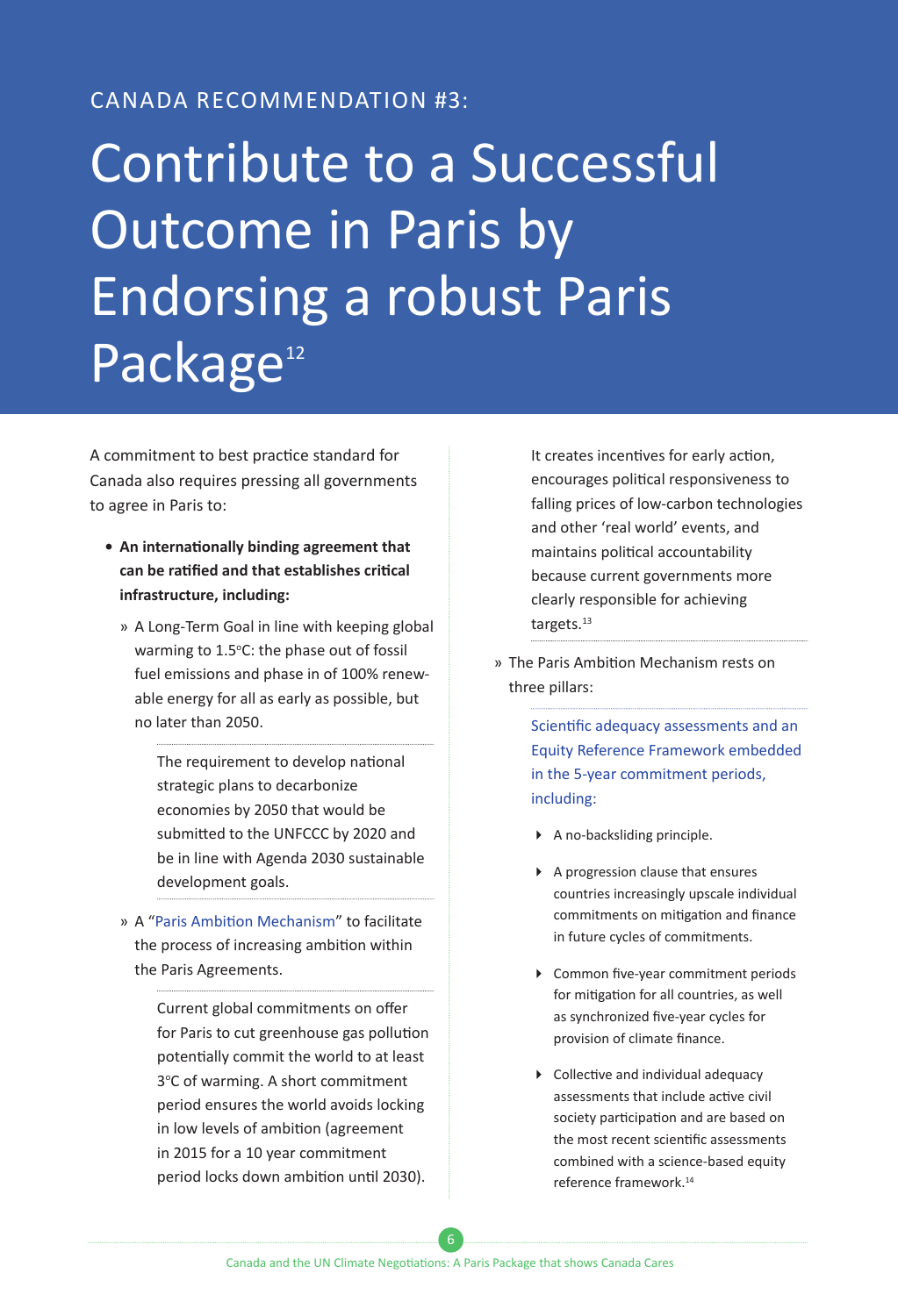A process (or "matchbox") that matches conditional contributions with international support, requiring the following provisions in the core agreement:

- A mandate to the UNFCCC Secretariat to set up a registry for conditional INDCs15 (as early as 2016) in order to clearly identify the potential mitigation and adaptation actions that could be unlocked with provision of means of implementation (MOI). This should be followed by establishing a transparent matching facility at the 22nd Conference of the Parties session (2016) to match international financial, technological, and technical support with supplemental, conditional elements of INDCs from particular countries. This matching mechanism can build on the current NAMA (Nationally Appropriate Mitigation Actions) registry and should build on the high-level facilitator process suggested under Work Stream 2 (a work group developing recommendations on enhancing pre-2020 action).<sup>16</sup>
- An invitation to countries to provide further information on their mitigation, adaptation and loss and damage needs facilitated by support (financial and capacity building) in order for this information to be taken into account during the next cycle of commitments.

#### A robust and common Measurement, Review and Verification (MRV) framework:

- A common, tiered and dynamic MRV framework that progresses towards common accounting and MRV, respecting respective capabilities
- ▶ A provision to create a robust MRV framework for public and private finance provisions
- Upfront information requirements for each round of INDCs as reflected in the Lima Call for Climate Action (Decision 1/ CP.20, paragraph 14)
- **• A Global Adaptation Goal that establishes predictable and sufficient financing for adaptation. The United Nations Environment Programme estimates developing countries could face adaptation costs of approximately \$150 billion USD a year by 2025/2030.<sup>17</sup> The Paris agreement should protect the dignity of vulnerable populations by committing to generate grant-based adaptation investments of at least \$50 billion USD a year beginning by 2020 and to ramp up compensation for loss and damage where adaptation is not viable or practical.**
	- » Establish as a standalone commitment within the Paris agreement for loss and damage to ensure financial support flows to those people most vulnerable and without prospect of adaptation.
- **• Annual goals for public finance that secures international public finance investments of at least \$100 billion USD with half going to cutting carbon pollution and half to adaption by 2020. The Paris Agreement should also commit to the rapid phase-out of subsidies to the fossil fuel sector. Studies suggest global investment requirements in clean energy of at least \$1 trillion USD a year are required by 2030<sup>18</sup> to stay below 2o C warming above pre-industrial levels. Clearly, the Paris agreement must create mechanisms to leverage public finance and for stimulating private investments in renewable energy. Creation of a Global Technology Fund would support achievement of a 100% renewable energy system by 2050.**
- **• Principles for social and ecological integrity and transparent rules for the land sector that prioritize the protection and restoration of ecosystems and identify and facilitate emissions reductions from all sources. It is essential that government ensure that emission reductions and removals from natural ecosystems<sup>19</sup> are in addition to action in other sectors, and are in line with all relevant international obligations. Actions**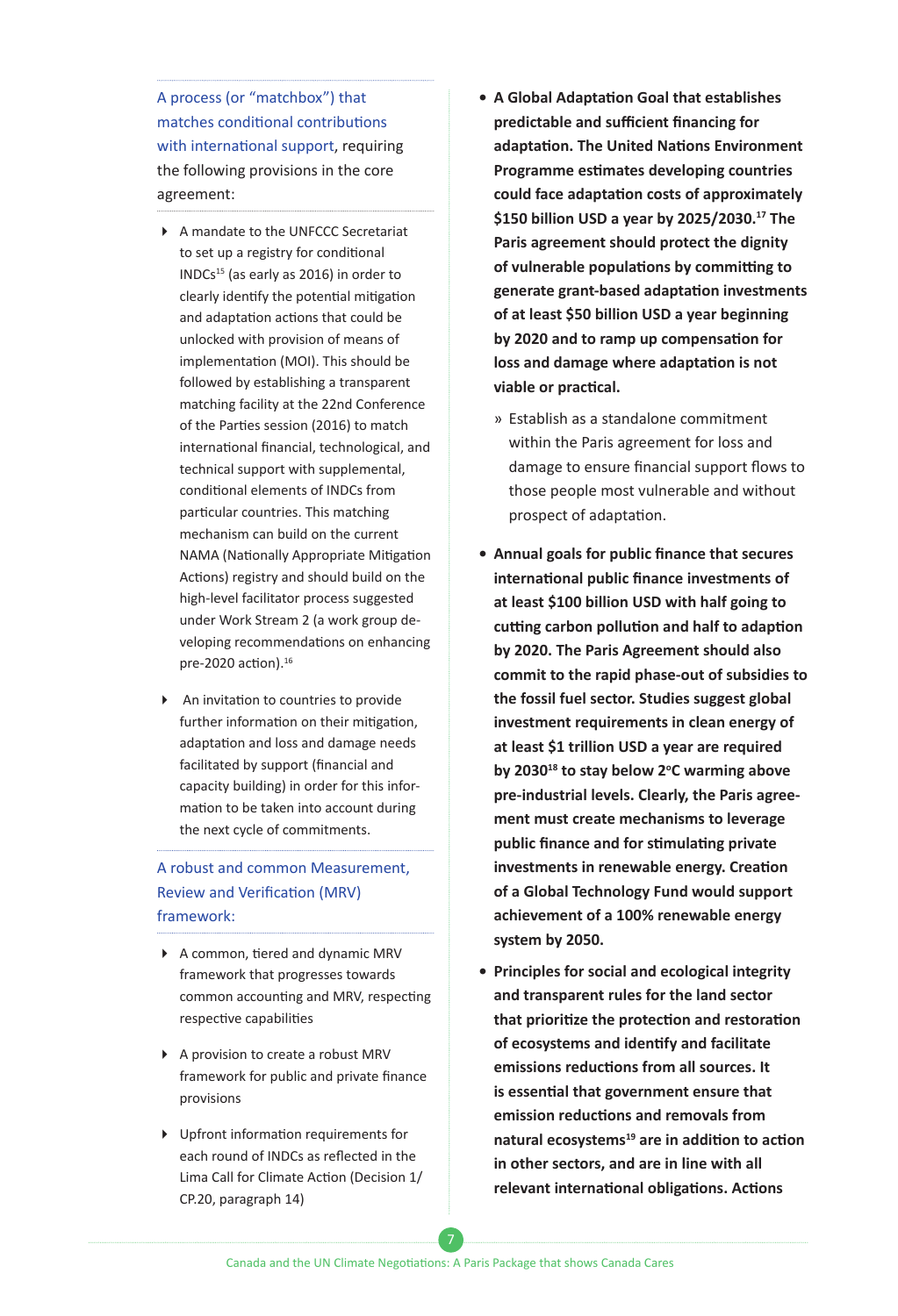**to reduce emissions in the land sector must prioritize activities which promote rights, food security, and protect biodiversity, and allow for a per capita food security threshold. These priority activities include reducing and phasing out deforestation and forest degradation, protecting natural forests, and restoring degraded ecosystems for example through re-wetting peatlands.**

- **• Market Mechanism rules that:**
	- » Establish principles to ensure the environmental integrity of the agreement. These principles must require that emissions reductions are real, additional, verifiable, and permanent; avoid double counting of effort; are supplemental to ambitious national mitigation, ensure net atmospheric benefits.
	- » Allow only countries that have economy-wide targets, preferably expressed as multi-year carbon budgets, not just single year targets, to use markets for compliance.
	- » Ensure a common accounting system for measuring and reporting reductions in both host and sponsor countries.
	- » Not recognize units from the Kyoto Protocol's pre-2020 mechanisms for compliance with its post-2020 mitigation commitments.
- **• A Conference of the Parties decision that:**
	- » Puts in place the required decision-making processes, mandates, rules and guidelines required to ensure smooth and effective operation of the Paris Agreement.
	- » Mandates ambitious mitigation, adaptation, loss and damage and monitoring for the pre-2020 period.
	- » Establishes robust processes for detailed monitoring, review and verification to ensure transparency and integrity.
	- » Ensures a new Periodic Assessment (starting in 2018 concluding before 2020, and repeating every five years) that informs the Paris Ambition Mechanism process.

Canada has an important job to do at home and in the lead up to the Paris climate negotiations. Committing to advancing our recommendations would not only show the world that Canada cares about protecting the climate and the people, plants and wildlife that depend on it, but it would set our country and the world on a course toward a sustainable future for all.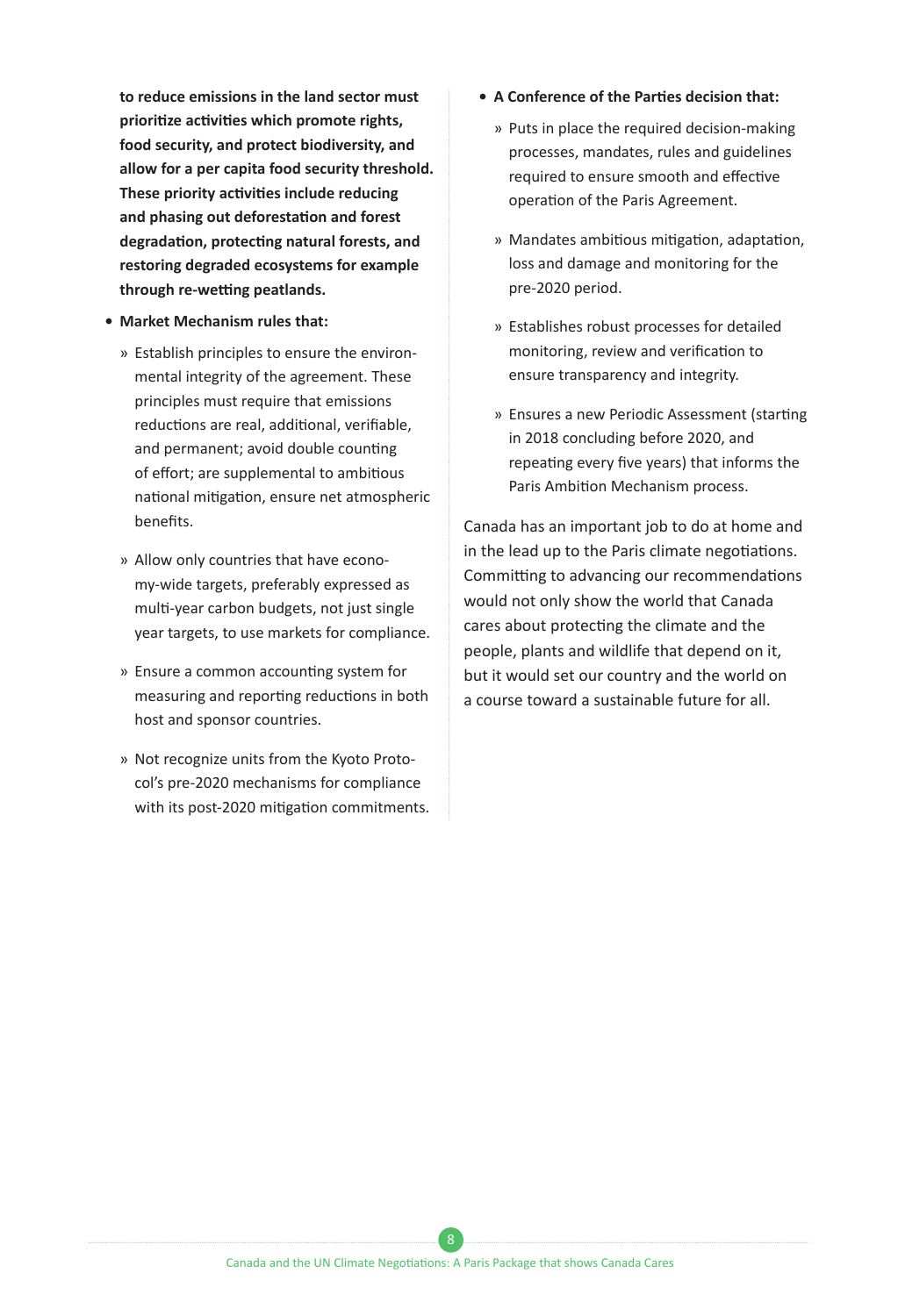### Endnotes

- 1. [http://unfccc.int/essential\\_background/convention/items/6036.php](http://unfccc.int/essential_background/convention/items/6036.php)
- 2. UNFCCC Secretariat. (2015). Synthesis report on the aggregate effect of the intended nationally determined contributions. Bonn: United Nations.
- 3. https://www.ipcc.ch/pdf/assessment-report/ar5/wg3/ipcc\_wg3\_ar5\_full.pdf, p. 13
- 4. UNFCCC Secretariat. (2015). Synthesis report on the aggregate effect of the intended nationally determined contributions. Bonn: United Nations, p.15, p. 12
- 5. http://climateactiontracker.org/assets/publications/CAT\_global\_temperature\_update\_October\_2015.pdf
- 6. http://unfccc.int/key\_steps/durban\_outcomes/items/6825.php
- 7. https://unfccc.int/meetings/bonn\_oct\_2015/meeting/8924/php/view/virtualparticipation.php
- 8. [https://ec.gc.ca/ges-ghg/E0533893-A985-4640-B3A2-008D8083D17D/ETR\\_E%202014.pdf](https://ec.gc.ca/ges-ghg/E0533893-A985-4640-B3A2-008D8083D17D/ETR_E%202014.pdf)
- 9. http://www4.unfccc.int/submissions/indc/Submission%20Pages/submissions.aspx
- 10. http://www.wri.org/sites/default/files/uploads/Decoding\_INDCs.pdf
- 11. http://climateactiontracker.org/countries/canada.html
- 12. Climate Action Network. (2015). The Paris Package: A Springboard for Sustained, Transformative Change: Climate Action Network.
- 13. [http://carbonmarketwatch.org/briefing-paper-the-need-for-5-year-commitment-periods-in-the-paris-protocol-why-a-re](http://carbonmarketwatch.org/briefing-paper-the-need-for-5-year-commitment-periods-in-the-paris-protocol-why-a-review-is-inadequate/)[view-is-inadequate/](http://carbonmarketwatch.org/briefing-paper-the-need-for-5-year-commitment-periods-in-the-paris-protocol-why-a-review-is-inadequate/)
- 14. CAN (2013): Equity Reference Framework at the UNFCCC Process, http://www.climatenetwork.org/sites/default/files/ can\_erf\_discussion\_paper\_-\_05062013.pdf

The equity assessment should be based on the equity indicators - adequacy, responsibility, capability, development need and adaptation need - ensuring the dynamic character of approaching differentiation

- 15. INDCs on offer include unconditional commitments (like Canada), but also conditional commitments (like Mexico) that go further than unconditional elements if funding and other supports were available.
- 16. Two high-level facilitators (on the former head of state level) should be tasked with matching large-scale national, regional and global mitigation opportunities with the necessary funding and liaising with decision-makers. The high-level facilitators should receive the necessary logistic support to manage that task and to inform parties regularly (in line with the 5-year cycles) about their progress. The high-level facilitators should rotate every 5 years.
- 17. http://www.unep.org/climatechange/adaptation/gapreport2014/portals/50270/pdf/AGR\_FULL\_REPORT.pdf
- 18. <https://www.ceres.org/resources/reports/investing-in-the-clean-trillion-closing-the-clean-energy-investment-gap/view>
- 19. As trees and plants grow and soil builds carbon is removed from the air and absorbed into living things as biomass; when plant material dies or is burned carbon is returned to the atmosphere through decomposition or combustion. Planting trees and perennial crops, ensuring healthy, diverse forests and permanent crops, and reduced soil disturbance enhance carbon uptake; cutting forests and disturbing soil for agriculture and development add carbon to the air. The UNFCCC and Kyoto Protocol provide rules for accounting for these "fluxes" so that where there is an increase in carbon absorption as a result of human activities (i.e., reduced harvesting, conservation) these reductions can be counted as a contribution toward a country's emissions reduction targets. There are also rules for accounting for carbon stored in harvested wood products. The IPCC has established guidelines for measuring and reporting on these activities. It is critical that there be transparency in land sector accounting to ensure reductions/emissions are appropriately accounted for under the Paris Agreement and subsequent decisions.